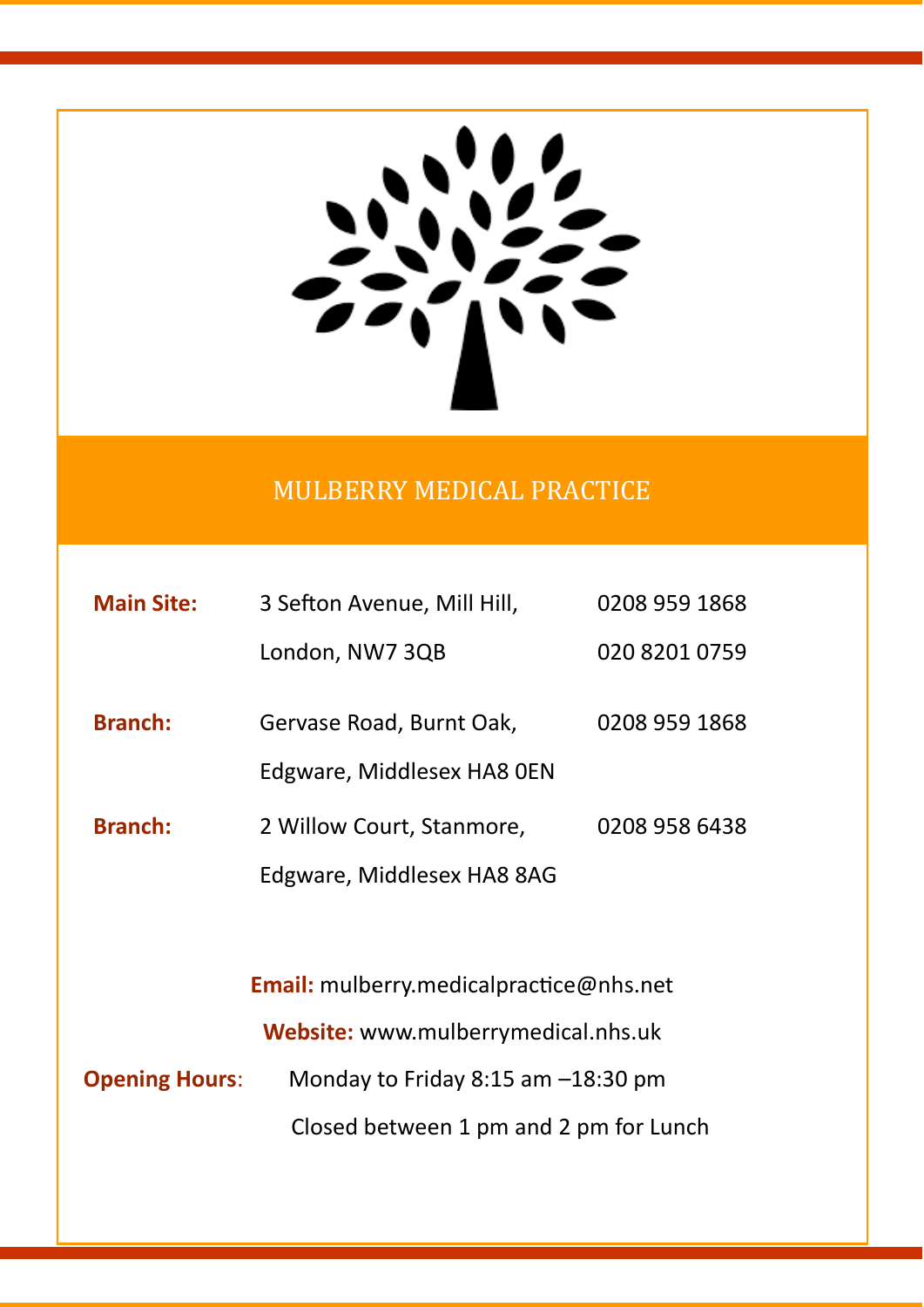## **WELCOME**

The team at Mulberry Medical Practice consists of 5 GPs, 3 Nurses, 1 Clinical Pharmacist as well as the Practice Manager, Reception team and Admin team. From time to time we also have additional doctors to help with the demand. We offer a full General Practice Service and run various clinics including Chronic Disease Monitoring. We aim to treat all our patients promptly, courteously and in complete confidence.

**Teaching/Training Practice:** Mulberry Medical Practice is a training practice which means hospital doctors, medical students, nurses and occasionally work experience candidates spend time with us in order to gain experience. You may be seen, on occasion, by a doctor in training at the surgery or at home. As a training practice your medical records may be used for clinical educational purposes.

DRS AT MULBERY MEDICAL PRACTICE

#### **GP Principal:**

| Dr Anthony Tobias       | MB ChB 1991 Manchester       | Male   |
|-------------------------|------------------------------|--------|
| <b>GP Associates:</b>   |                              |        |
| Dr Maria Gomes          | MRCS LRCP 1974 England       | Female |
| Dr Leonie Miller        | MB ChB 2009 Birmingham       | Female |
| Dr Mairead Conneely     | MB BS 2009 London            | Female |
| Dr Devika Tharumaratnam | MB BS 1994 London            | Female |
| Dr Stephanie Freedman   | MB ChB 2010 Birmingham       | Female |
| Dr Sri Nishaharan       | MRCGP 2020 North East London | Female |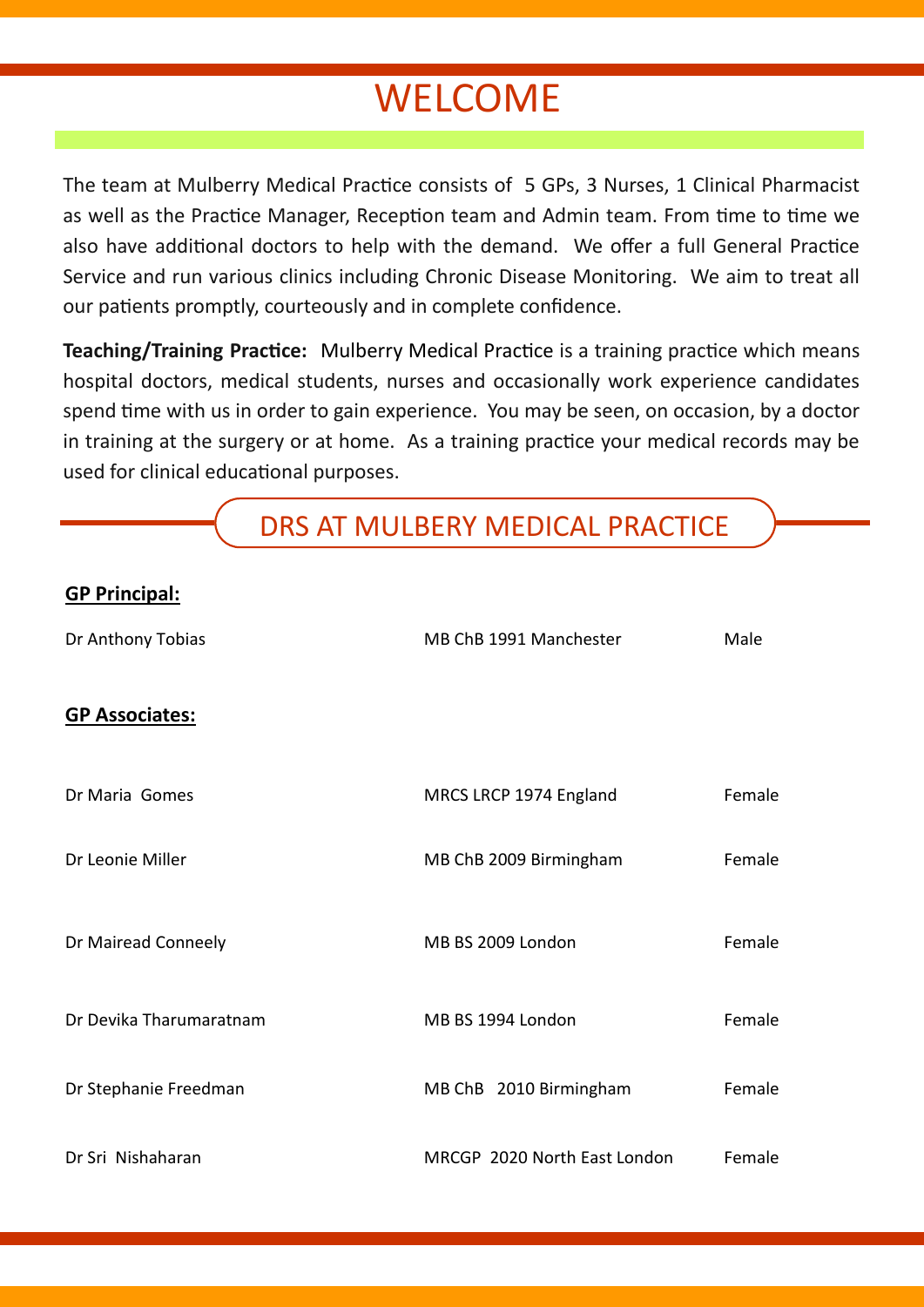### Services Provided

**Mother and Baby Checks -** 6 weeks post natal checks by appointment with a doctor.

**Baby clinics—Well Babies -** Developmental checks by appointment. Babies may also be weighed at Hartley Avenue. Contact no. 020 8959 3005 for clinic times.

**Child Immunisation -** Routine child immunisation by appointment with the Practice Nurse.

**Diabetic Clinic -** Routine checks by appointment with the practice nurses.

**Asthma Clinic** - Routine checks by appointment with the practice nurses.

**Smoking Cessation** - For support to give up smoking, please make an appointment with one of the doctors or nurses.

**New Patient Health Checks** - by appointment with the practice nurse.

**Minor Surgery (wart cryotherapy and joint injections) -** If needed you will be booked into one of our clinics following a routine appointment with one of the doctors.

**Family Planning Services** - Dr Gomes provides family planning services and Sexual Health services including coil insertions but excluding contraceptive implants. Please check at reception for further details.

**Interpreting Services including BSL** - Please enquire at reception for availability.

**Chaperone Services** - If you would like a chaperone to be present during a physical examination, please ask at reception or speak to your doctor.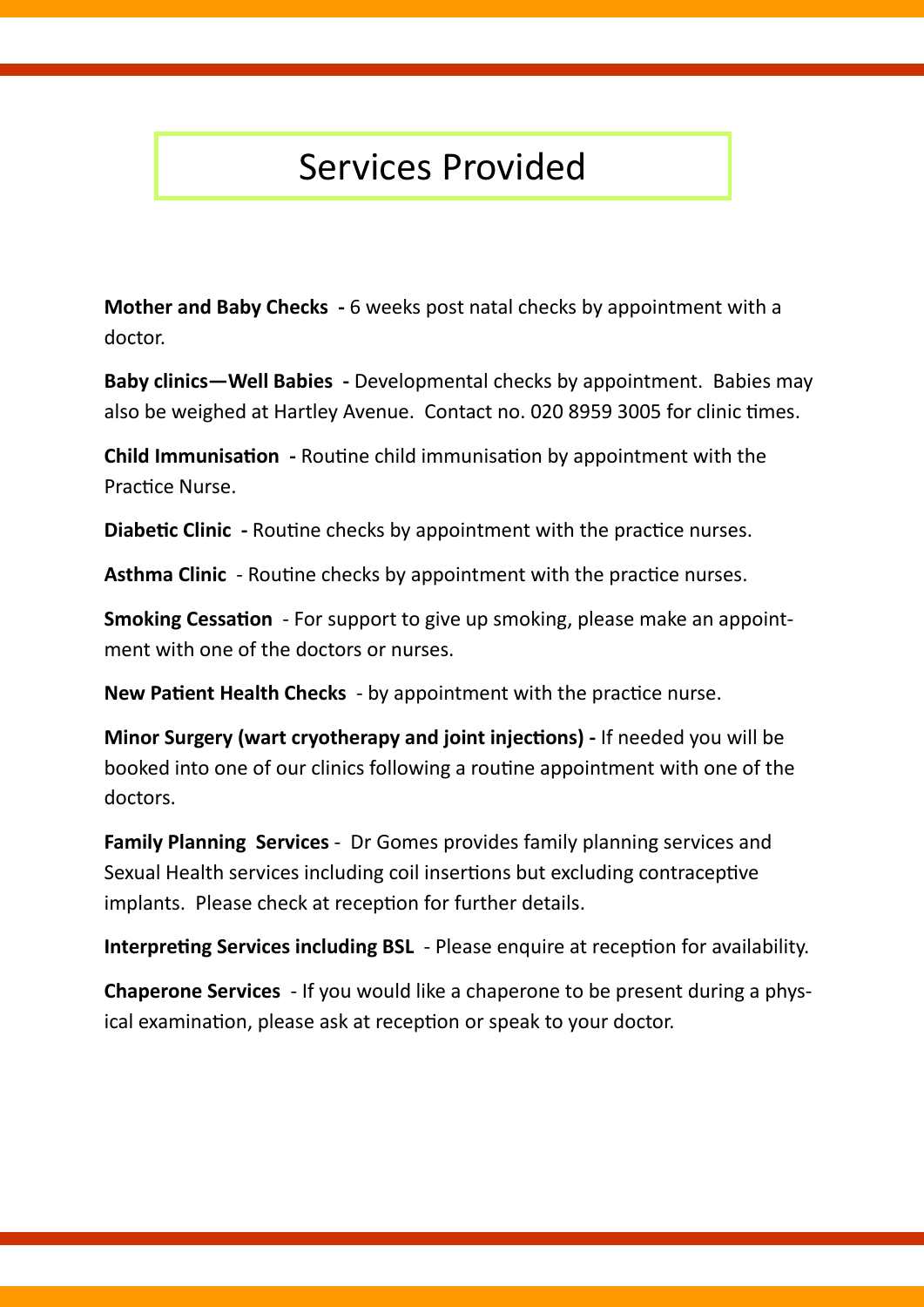### Appointments

We offer a range of same day and pre-bookable appointments with the aim of allowing patients to seen when they wish to be. There are slots for emergency appointments after 11am at Mulberry Medical Practice once all the regular slots are full. These emergency appointments are prioritized for children under 5 years old and elderly patients.

Appointments can be pre-booked up to four weeks in advance. If you wish to be seen on the day, please ring the surgery at 8.15 am in the morning or 2 pm in the afternoon to make an appointment. Please note that this may not be with a doctor of your choice.

Should you require an emergency appointment please inform the receptionist who will fit you in with any GP and advise you when to come in.

**Appointments can be booked by telephone or in person. You can also pre-book appointments via Online Access. If you would like to register for this service, please enquire at reception.**

When booking appointments please ask for a separate appointment for each person that needs to be seen, as we cannot see more that one patients per appointment. Each appointment slot is 10 minutes long, therefore please allow one issue per appointment..

We operate a text messaging service to remind patients of their appointments. Please ensure we have your correct mobile telephone number on your records.

#### **If you are unable to keep your appointment please contact us to cancel, please try to give at least 24 hours notice so that we may offer it to another patient who needs it.**

If you are late for your appointment the doctor or nurse has the right to refuse to see you and you may be asked to make another appointment.

# Telephone Consultations

A Telephone Consultation can sometime be a useful alternative to a face to face appointment, for example, to discuss test results or medication queries.

Should you wish to speak to a doctor on the telephone, please call between 9 am and 11 am. If the doctors are still in clinic, you may be asked to call back or to leave a message for the doctor.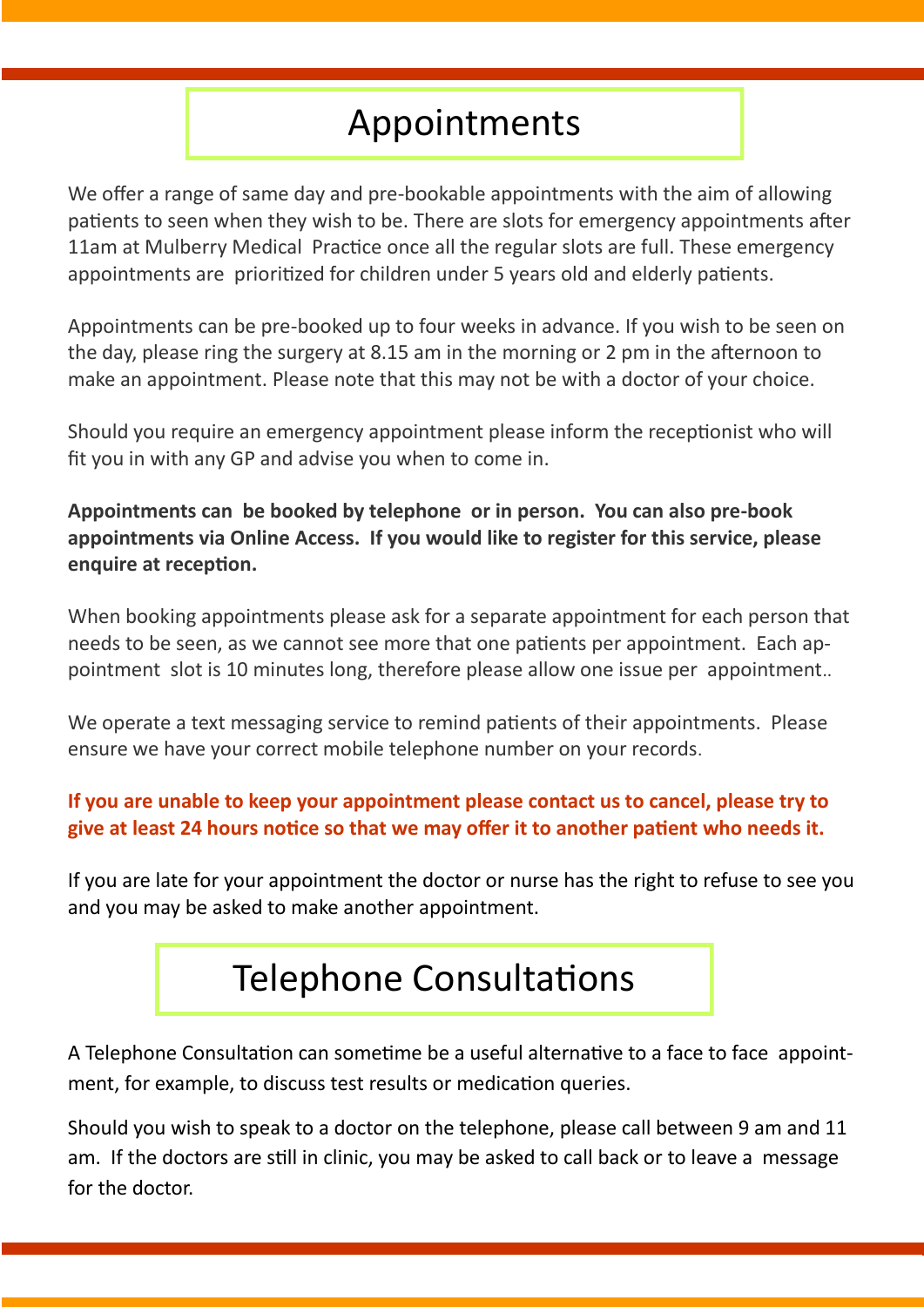### Home Visits

Please come to the surgery if at all possible as the facilities here are far better for examination. Additionally the doctors can typically see four patients at the surgery in the time it takes to do one home visit. The doctor can visit you at home if your condition warrants it . Please make your request as early as possible before 10 am. Please give the receptionist a brief outline of the problem to enable to doctor to prioritize the calls . The doctor will call you back.

## Out Of Hours

If you are unwell and the surgery is closed the following services are available:

Mondays to Fridays between 1 pm and 2 pm , please call BARNDOC on **020 8865 0350**

Monday to Fridays from 6:30 pm and 8:00 pm and during Weekends and Bank Holidays for 8 am to 8 pm contact the GP evening and weekend service (run by Barnet Federated GP's Ltd) on **020 3948 6809**

For medical attention outside of these times please contact NHS111, call **111 from any phone.**

A walk in service for minor injuries is available at Edgware Community Hospital, Burnt Oak Broadway, Edgware, Middlesex HA8 OAD Tel: 020 8732 6459

For serious illness or injury please attend the nearest Accident and Emergency Department.

### Test Results

Your doctor will advise you how long you can expect your test results to be processed.

It is the patients responsibility to call for the results. We will contact you only if your results are abnormal. You may be contacted either by text, telephone call or in writing.

Please call for results between 11 am and 12 noon Monday-Friday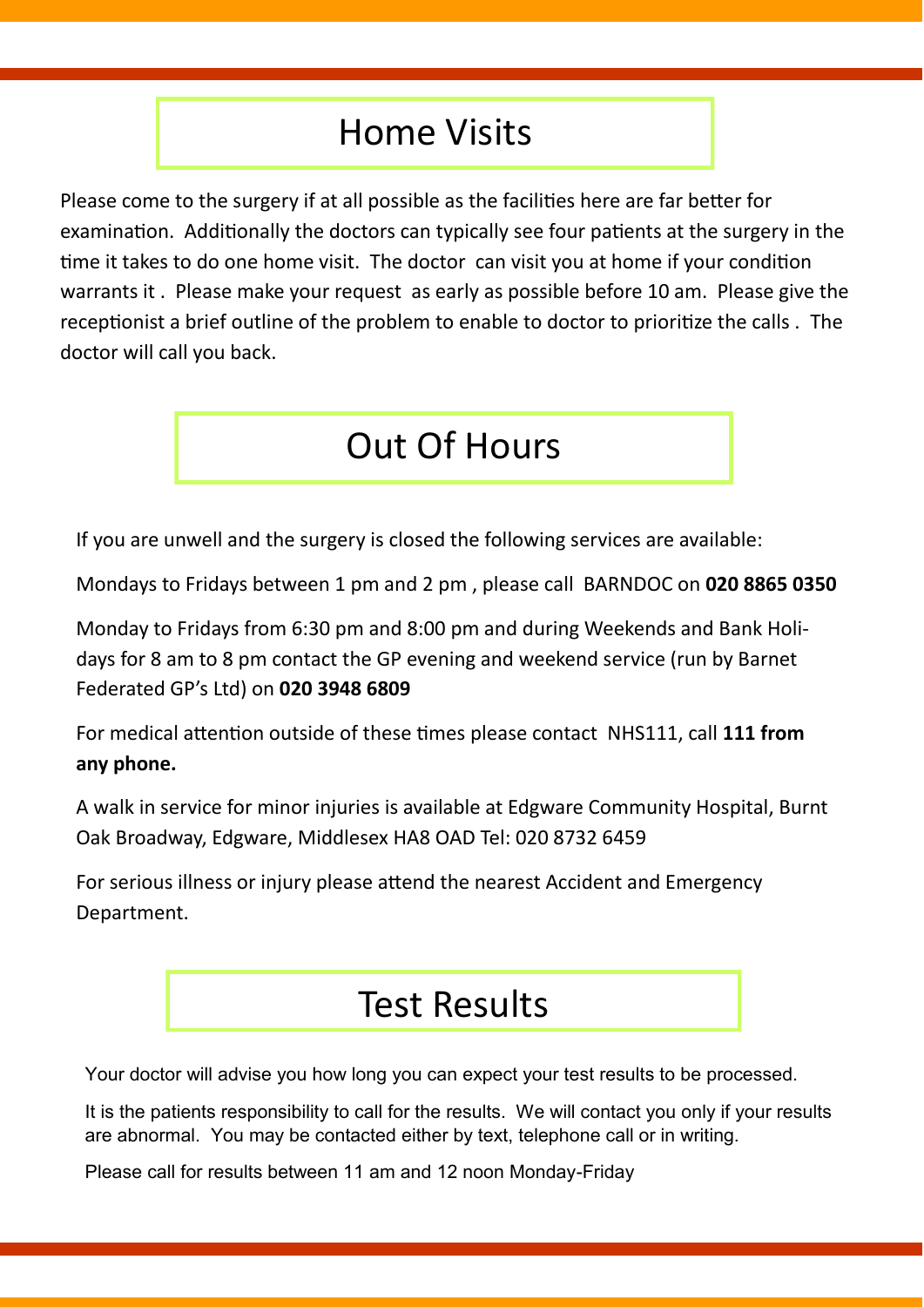## Registrations

Registration is open to anyone who resides in the Practice area (NW7 and Edgware).

When you come to register please bring proof of your address (utility bill dated within the past 3 months) and your NHS number. This number can be found on your medical card or obtained from your previous doctor. Official photographic ID is also needed in order to access full services e.g. online registration.

Registering a child aged 5 years or under, - please bring in any records of childhood immunisations, these can be found in your Childs' red book. If your child has had immunisations abroad, please provide details, preferably in English. We will update the medical records accordingly and ensure your child is included in the routine immunisation programme.

You will be asked to complete a registration form., for which we will need details of your previous address and previous doctor, where relevant.

You will then be offered given an appointment for a new patient health check. This appointment enables you to give us information regarding your health needs, medication etc.

All patients are registered with the Practice **but are allocated a named GP** who is a partner of the practice, patients are not restricted to book appointments with their allocated GP and can book appointments with any GP in the team.

### Carer Aware

Are you a carer? Do you look after someone who is ill frail or disabled? Is that someone a member of you family, a friend or neighbour? Please let us know so that we can update our records and provide support.

## Medical Research

The practice is a research active practice and participates in research studies that have been approved by the National Institute for Health Research (NiHR).

All studies are approved by the GPs and patients may be asked from time to time to consider participating in a research study. You will always have the opportunity to discuss any study with your GP.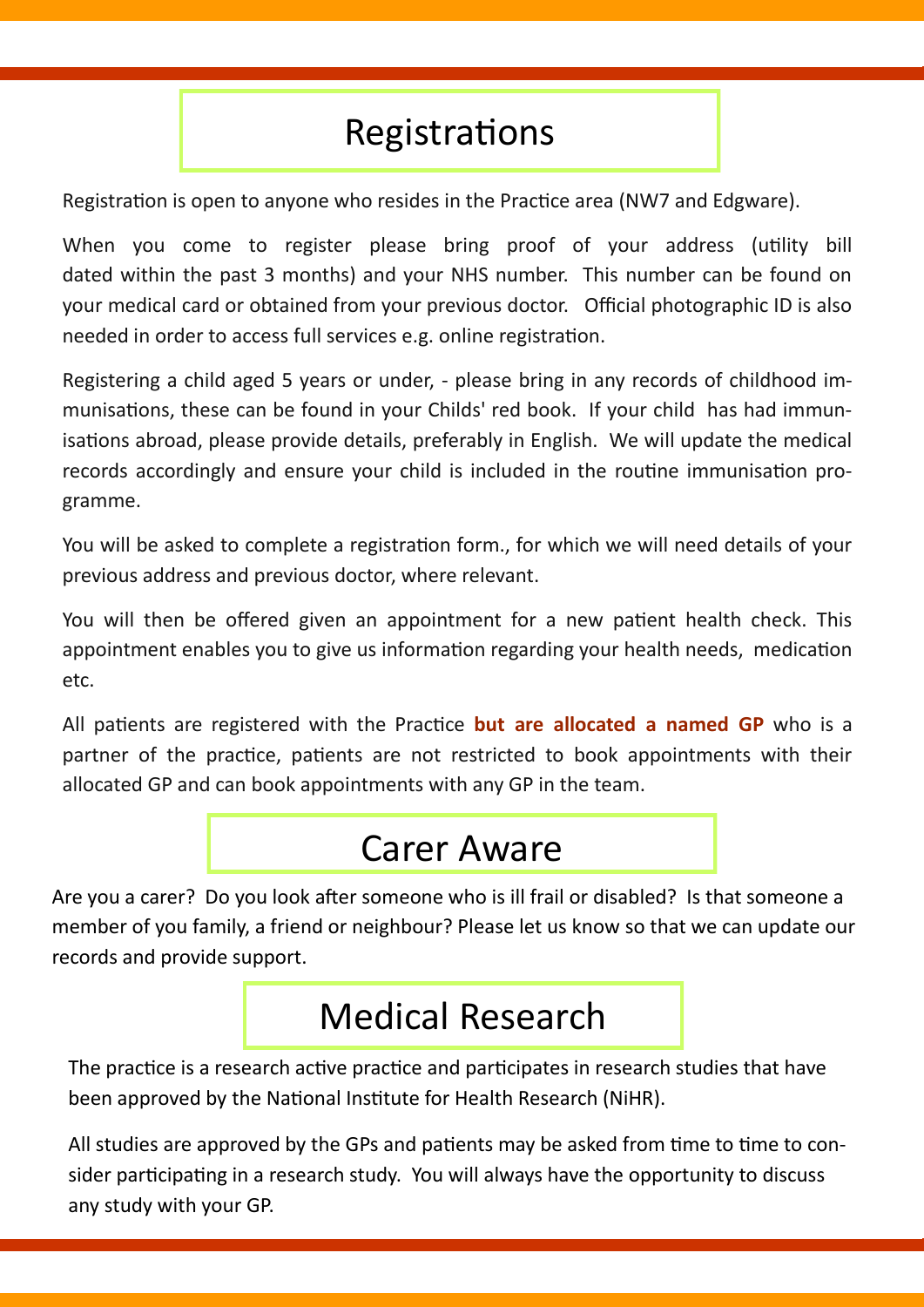### Repeat Prescriptions

If you are put on a repeat medication by the doctor there is no need to make an appointment every time. The doctor will tell you when you need a review. There are several ways for you to request your repeat prescription:

- Bring or post your repeat slip to the Surgery
- You may also request medication online via the NHS App

[https://www.nhs.uk/using](https://www.nhs.uk/using-the-nhs/nhs-services/the-nhs-app/)-the-nhs/nhs-services/the-nhs-app/

We aim to have repeat prescriptions ready within 2 working days, but please allow some time for your request to be processed efficiently.

You may collect your prescription in person or you may wish to make arrangements with your preferred pharmacy to collect it for you or arrange for this to be sent to them electronically via EPS (Electronic Prescribing Service).

If you are having difficulties please enquire at reception.

### Non NHS Work

The Governments NHS contract with GP's covers the provision of ongoing medical treatment. There are certain areas of work that are not covered by the NHS, including but not limited to :

- $\diamond$  employment medicals
- $\diamond$  private sick notes,
- $\diamond$  fitness to drive/travel certificates
- PCO/HGV Medicals
- $\diamond$  completion of insurance claim forms
- $\Diamond$  Certain travel vaccinations and vaccination certificates

For current fees, please check with reception.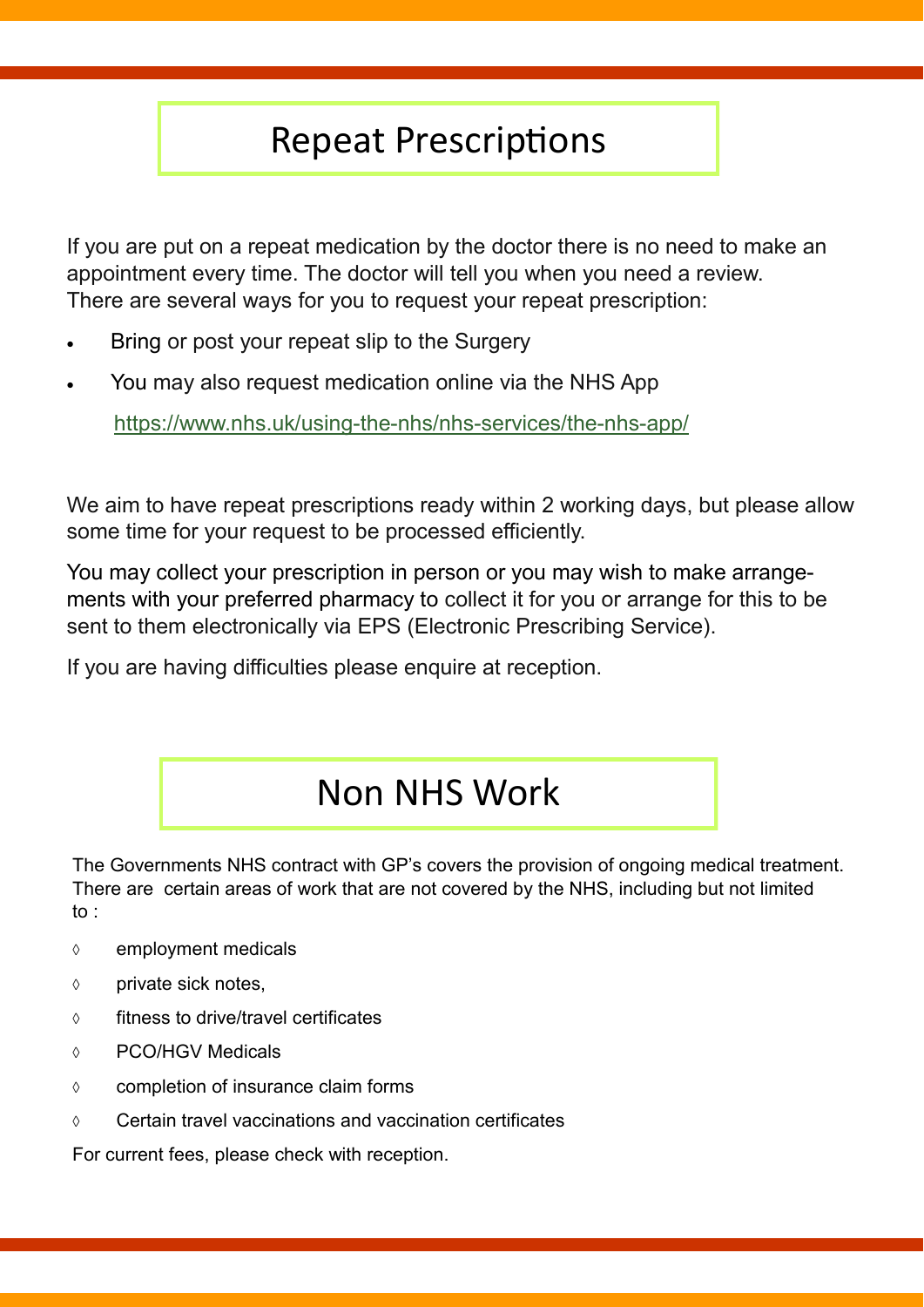#### **Executive Management Team Lead—Caroline O'Dwyer MSc**

Oversees the the smooth running of the practice. If you have any comments, suggestions to make about the services provided by the surgery, these should be made to Caroline at the Surgery via written letter or email **mulberry.medicalpractice@nhs.net**

#### **Practice Nursing Team**

**Nurse Practitioner -** Lian Panetta (ANP) - as well as general nursing care, the nurse practitioner provides minor illness clinics, supporting the doctors of the practice. The Nurse Practitioner is able to prescribe.

**Practice Nurse -** Yingji Paio (SRN) provides a wide range of nursing services to patients, including Well person checks, Health promotion clinics, Chronic disease monitoring, Family planning, Cervical smear tests, Smoking cessation, Childhood and adult vaccination as well as general advice on diet and healthcare.

**Clinical Pharmacist -** Sarika Patel (BSc Pharm) provides general medication review and synchronisations, Issues blood test forms for routine drug monitoring, minor illness clinic, Pill checks and blood pressure checks.

#### **Practice Receptionists Team**

This is the team who look after you when you arrive at the surgery or when you telephone. They are trained to deal with your queries. All staff wear name badges and should be easy to identify. Staff will give you their first name when taking your telephone call.

#### **Practice Administration Team**

This team provides the background administration for the practice, including dealing with the incoming and outgoing post, scanning of correspondence, referrals and medical records administration.

#### **District Nurses**

A team of district nurses are available to provide continuing care once you leave hospital. A home visiting service is available for those who are housebound.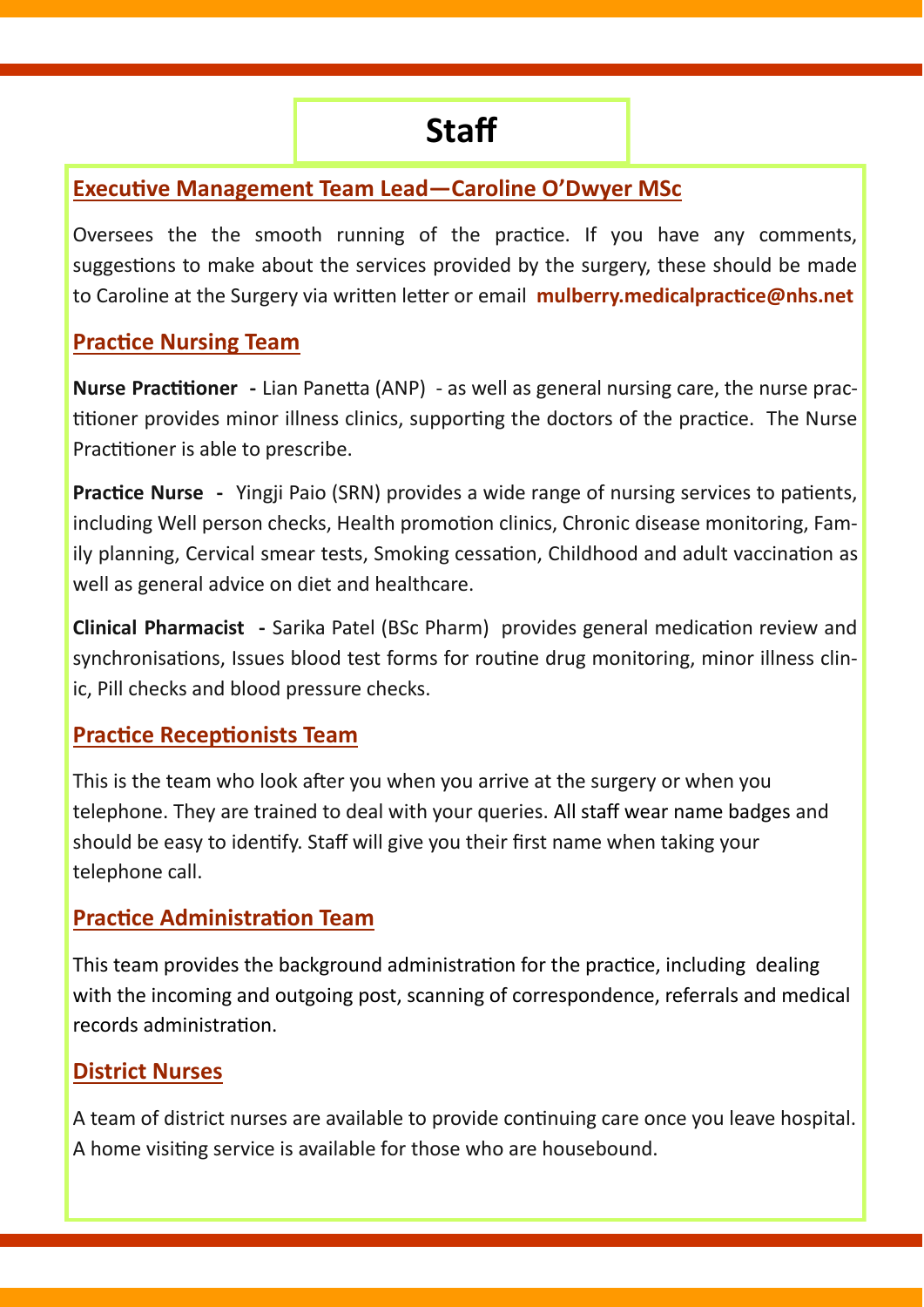### **Help Us to Help You**

\* Do not call the surgery between 8.15 am and 9.00am unless you require a same day appointment

\* Always check in at reception when you arrive for your appointment. If you are attending an appointment at Sefton Avenue, there is a self check in machine in the waiting room.

- \* Keep us informed of any change of address and contact telephone number. This is particularly important for follow up of results or if you wish to receive appointment reminders or practice updates by text
- \* Be on time for your appointment
- \* Please be patient if you are kept waiting, urgent unplanned situations can occur from time to time which may cause delays
- \* Make an appointment for each person who wishes to be seen
- \* Tell us if you need to cancel an appointment with 24 hours notice
- \* Call for Home Visits before 10.00 am
- \* Ring for test results between 11 am and 12 noon

# Rights and Responsibility

We aim to treat our patients courteously at all times and expect our patients to treat the staff in a similarly respectful way.

Mulberry Medical Practice operates a policy of '**Zero Tolerance'.** If you are discriminatory, abusive or violent towards anyone on the premises we reserve the right to remove you from our list and inform NHS England and possibly the police. Action may be taken against anyone threatening or assaulting our staff.

Patients who persistently do not attend for booked appointment (DNA'S) may be asked to register with another Practice.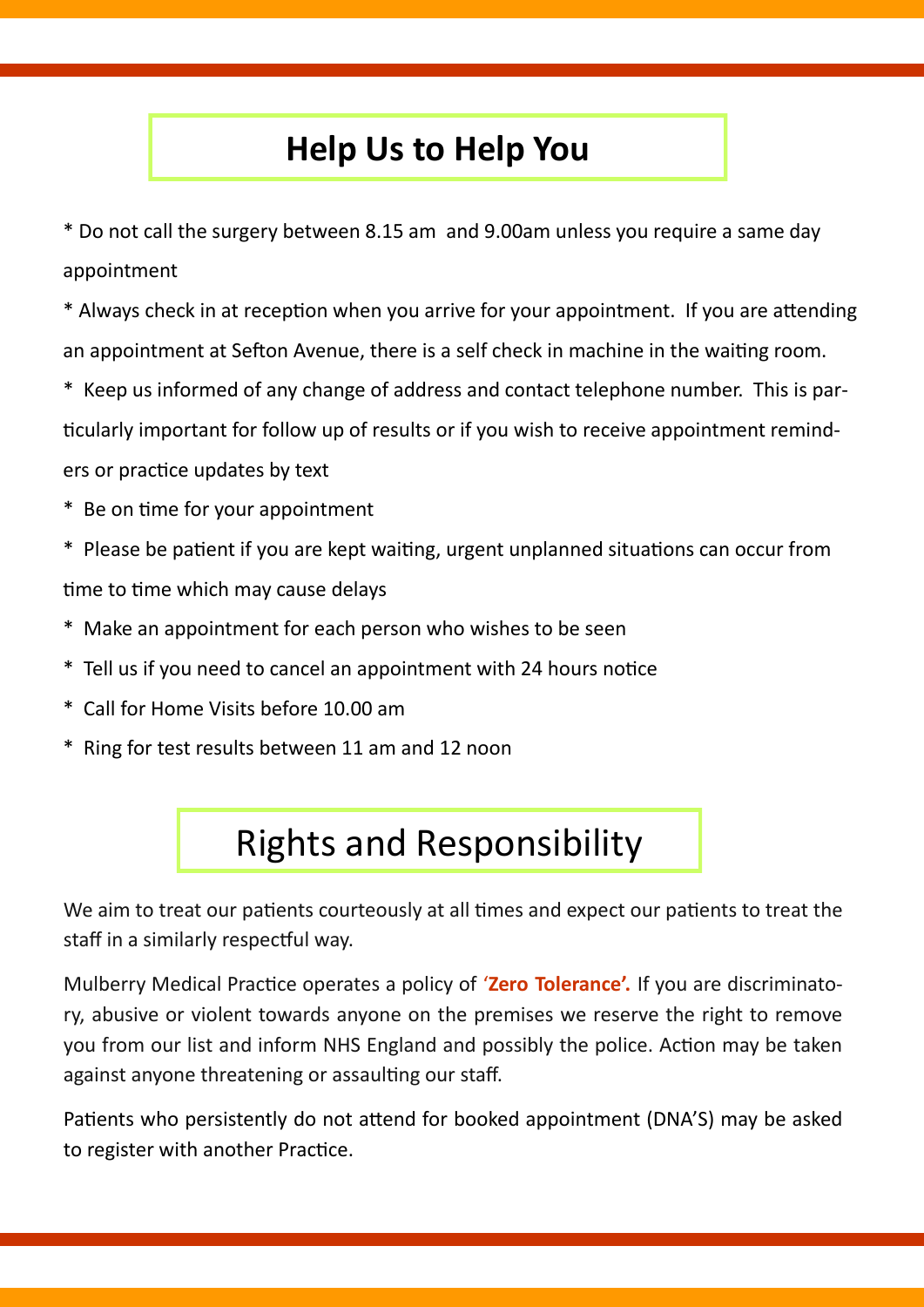### Privacy Notice……..How we use your Medical Records

The Practice handles medical records in-line with laws on data protection and confidentiality. Please note that medical records are shared with those involved in providing you with medical care and when the law requires us to do so.

In some circumstances medical records are used for research. For further information, please see the full privacy notice which can be accessed via the practice website www.mulberrymedical.nhs.uk

### Freedom of Information

The Freedom of Information Act 2000 obliges the practice to produce a Publication Scheme. A publication scheme is a guide to the 'classes' of information the practice intends to routinely make available. This scheme is available from reception.

### Patient Participation Group

We welcome any patients ideas and suggestions on how we can improve our services. The Patient Participation Group (PPG) consists of existing practice patients who help us shape the running of our services.

The PPG aims to hold meetings on a quarterly basis to discuss current services and share ideas. If you are interested in getting involved then please contact the group via the dedicated email: **mulberryppg@nhs.net**

### Comments and Compliments—Friends and Family Test

We aim to deliver high quality of service with an open and honest approach and value your feedback on the services we provide. The friends and family test is one way for patients to give feedback. Please tell us what we are doing well as well as what we are not doing so well, any suggestions for improvement are welcome. Please ask our receptionist for a feedback form.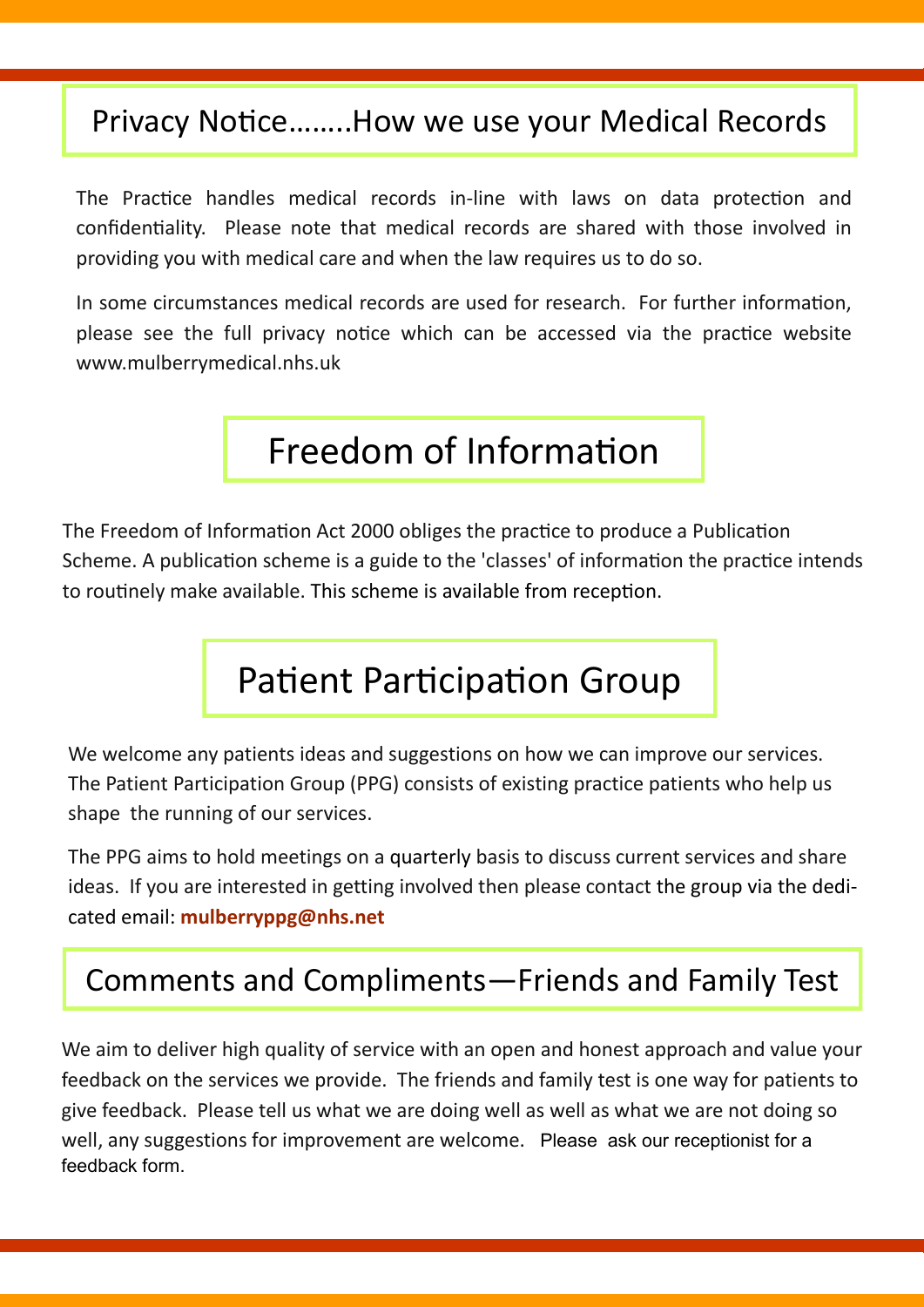### Making a Complaint

There may be times when you feel a formal complaint is necessary. The Practice operates a complaints procedure in line with the NHS regulations. You can make a complaint orally, in writing or via email (mulberry.medicalpractice@nhs.net) to the Executive Management Team Lead, Caroline O'Dwyer, who oversees the complaints procedure. Please enquire at reception for a copy of the Practice Complaints Procedure.

## NHS England

Mulberry Medical Practice operates under the auspices of NHS England

Their contact details are:

NHS England, PO Box 16738, Redditch B97 9PT Tel: 0300311 2233

Email: england.contactus@nhs.net

## Useful Contacts

| <b>Barnet Carers Support</b>                  | 0208 343 9698  |
|-----------------------------------------------|----------------|
| <b>Barnet Council</b>                         | 0208 359 2000  |
| <b>Edgware General Hospital</b>               | 0208 952 2381  |
| Royal Free NHS Foundation Trust 0203 758 2000 |                |
| <b>Northwick Park Hospital</b>                | 0208 864 3232  |
| Age UK                                        | 0800 169 6565  |
| Samaritans                                    | 08457 90 90 90 |